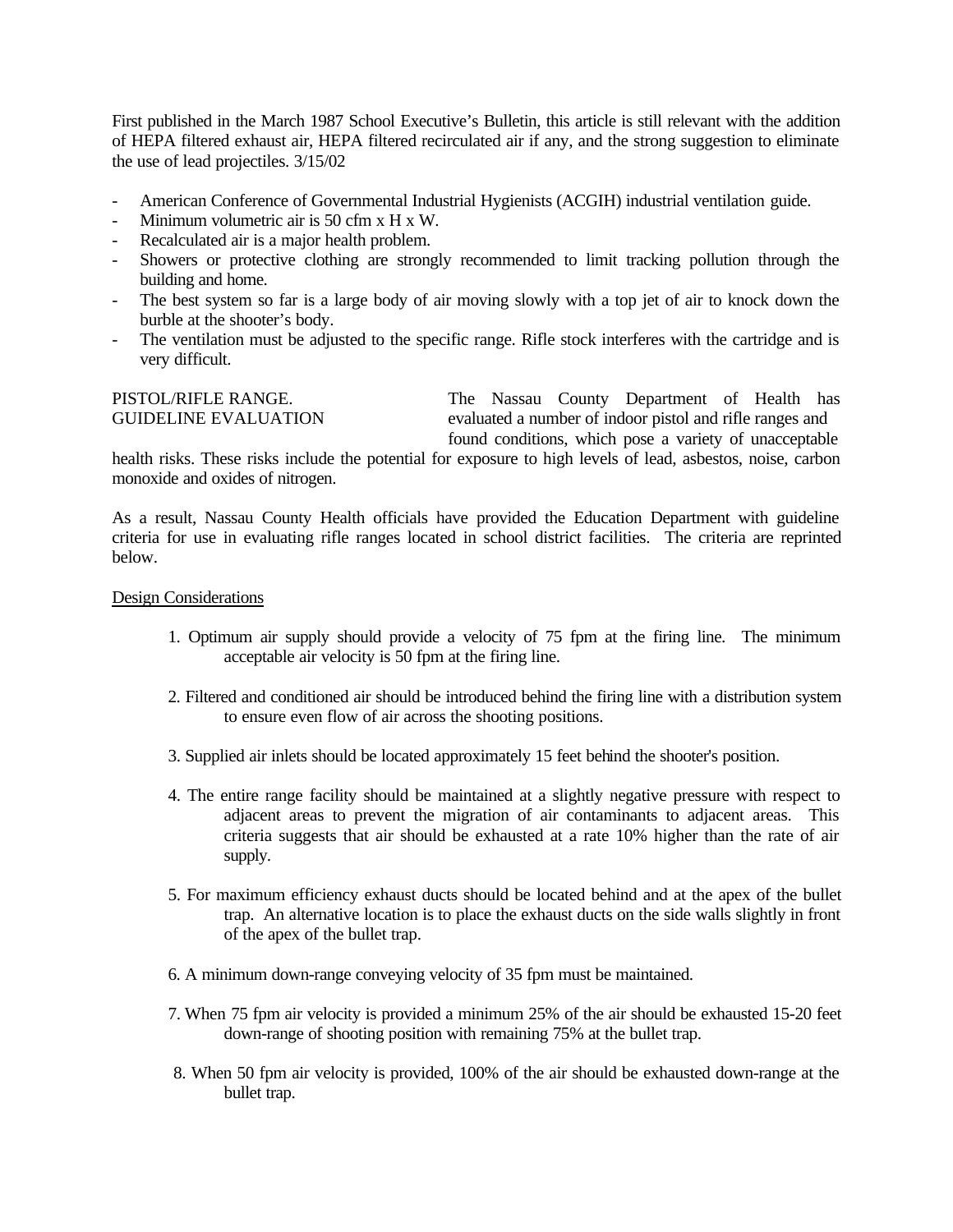- 9. All ranges should have their own ventilation systems to prevent the circulation of contaminated air to other areas of the building.
- 10. The supply and exhaust systems should be electrically interlocked, to ensure that both systems are operational when the range is in use.
- 11. Each range should be equipped with a floor drain and trap to facilitate cleaning by wet methods. The drain location should be approximately 20 feet down-range of the firing line. The floor should slope 2-3 inches toward the drain.
- 12. To minimize the effect of peak sound-pressure levels on individuals in the indoor range all reflecting walls should be covered with high efficiency sound absorbing material such as fiberglass insulation covered with perforated aluminum or steel sheets with openings equivalent to 10-15% of the area to permit sound absorption. The coverings should be designed to permit easy access to the acoustical material for periodic replacement. The floors directly behind the shooting booths should be covered with acoustical flooring (carpet that has good acoustical absorption characteristics).
- 13. Range officer quarters should be acoustically treated to minimize noise infiltration.
- 14. The bullet trap should never be anchored or attached to any structural support for the building. The energy of the bullet striking the trap can be transmitted as noise and vibration throughout the building.
- 15. The walls and surroundings should be painted in soft, contrasting pastel colors to reduce the dungeon-like effect.
- 16. The range should be equipped with range officers quarters, areas for cleaning of weapons and storing materials, and with toilet and washing facilities.
- 17. All air being exhausted from the range should be filtered using a High Efficiency Particulate Filter (HEPA) or equivalent.
- 18. Friable asbestos material should be removed from the range and replaced with non-toxic materials.

## WORK PRACTICES

- 1. The ventilation system should be in operation at all times while the range is in use and during clean up.
- 2. Sweeping the range should be accomplished by vacuum cleaning or wet methods. Use of a hand broom, even with dust suppression compounds, should be prohibited.
- 3. At all times while cleaning, repairing, or reclaiming lead in the bullet trap, a NIOSH approved respirator should be worn to prevent the inhalation of lead dust and fumes.